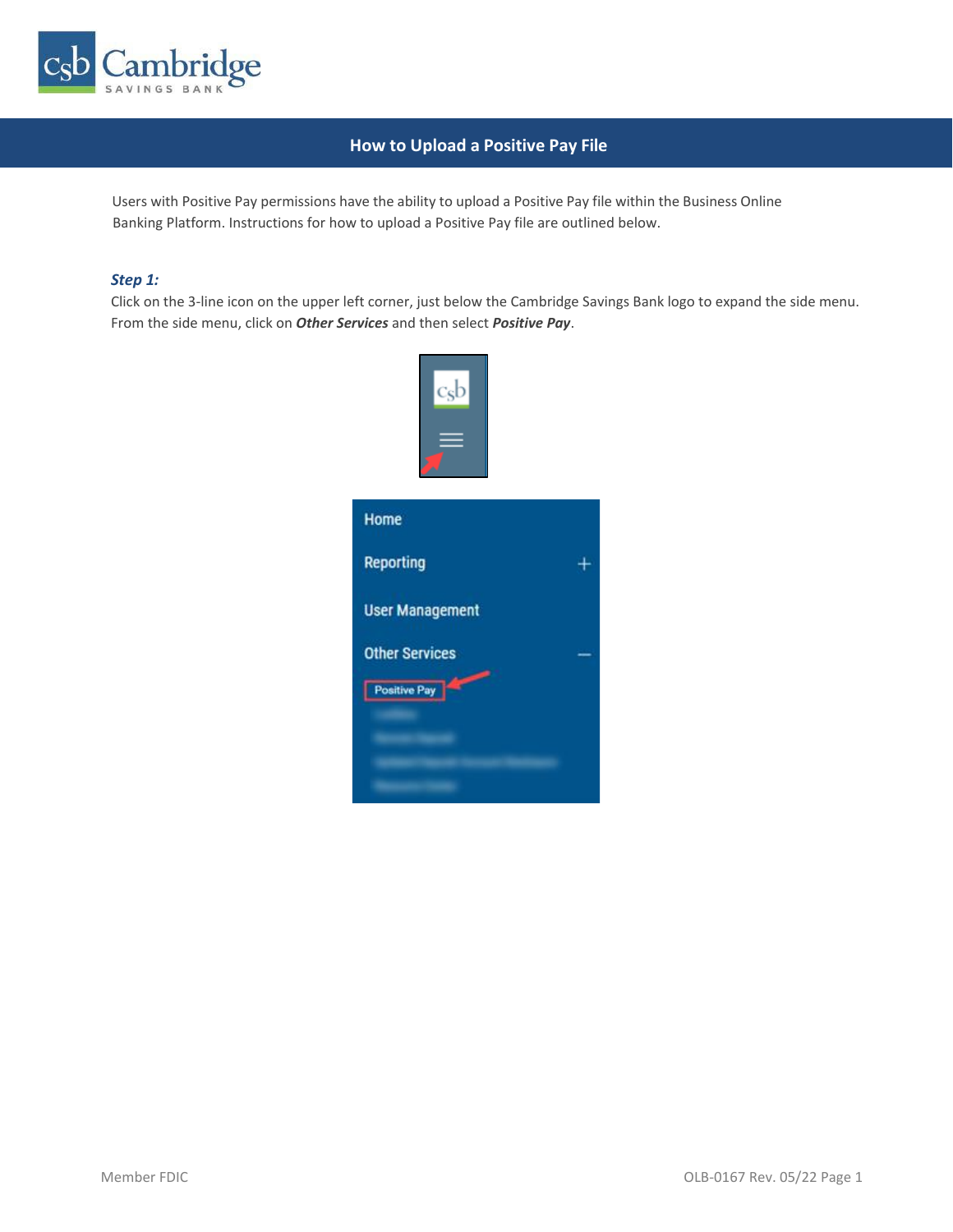

#### *Step 2:*

From the *Positive Pay screen*, click the *Login* button on the screen.

| $ c_{s}b $<br>Ξ | < Positive Pay                |
|-----------------|-------------------------------|
|                 | <b>Log in to Positive Pay</b> |
|                 | LOGIN<br><b>BACK</b>          |

**Important!** After clicking the *Login* button, you will receive a pop-up message stating: "**Caution:** You are about to leave this site. By clicking, 'Continue' below, you will be directed to our 3<sup>rd</sup> party vendor site.".

This is a valid message, and you are still in a secure session and accessing a secure site to access the services.

|                 | <b>Caution:</b> You are about to leave this site.                                | $\times$ |
|-----------------|----------------------------------------------------------------------------------|----------|
|                 | By clicking 'Continue' below, you will be directed to our 3rd party vendor site. |          |
| <b>CONTINUE</b> | Cancel                                                                           |          |
|                 | <b>Log in to Positive Pay</b>                                                    |          |
|                 | <b>LOGIN</b><br><b>BACK</b>                                                      |          |

### *Step 3:*

You will automatically navigate to the Positive Pay website. Click the arrow  $\Box$  at the bottom of the screen to continue into the Positive Pay system.

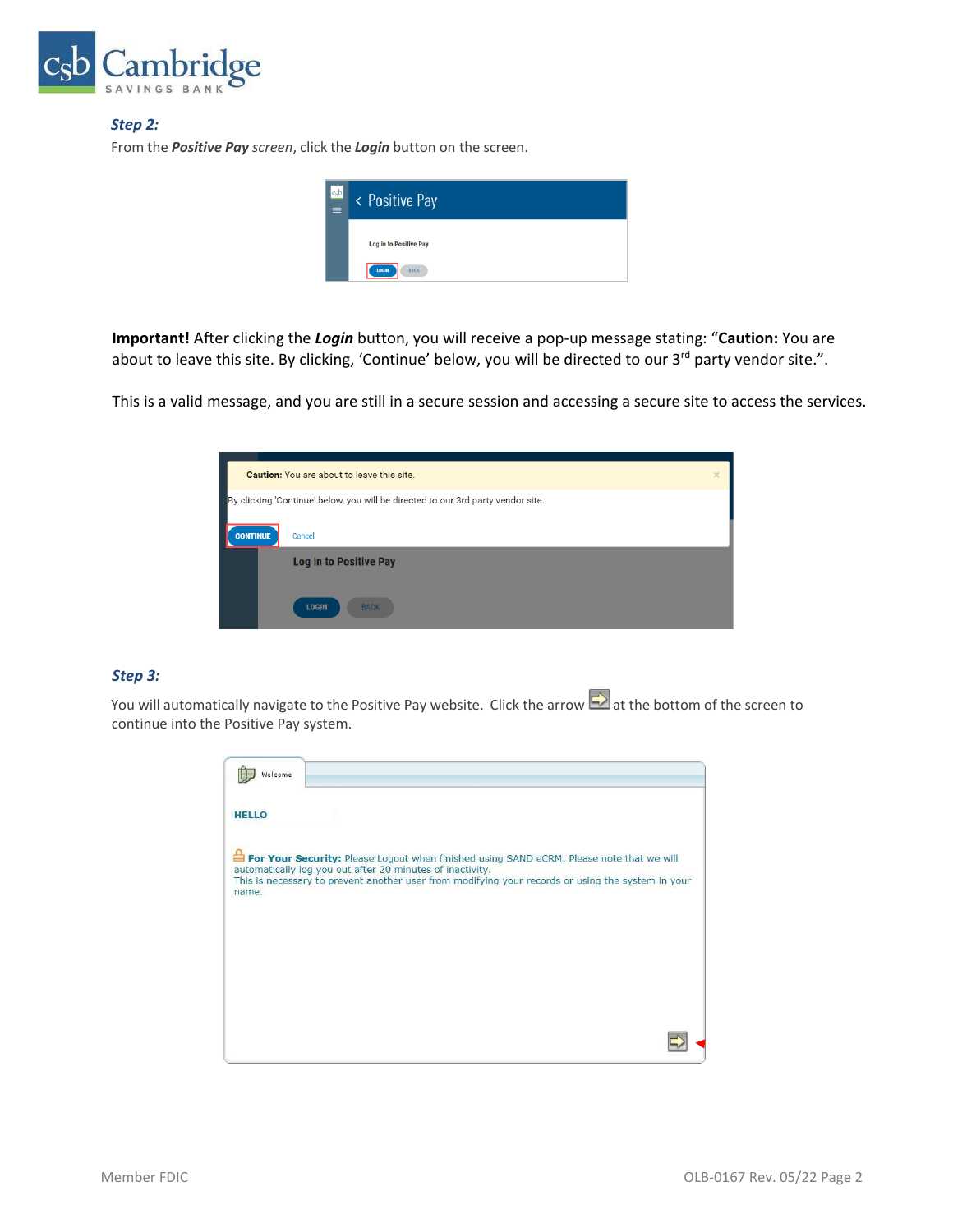

### *Step 4:*

From the **Accounts** tab, select the *Upload Items* button, located under the Options column, for the account you would like to upload a file for.

| is logged on   Tuesday, October 24, 2017 2:32:19 PM<br>User 1<br><b>ACCOUNTS/RANGES FOR BWBTESTCO</b><br>Your accounts/ranges are listed below. Please select an account by clicking on the corresponding bullet. Click on the corresponding tabs to view Account Items<br>or Billing Information for the selected account. For configuration options, click on the appropriate associated icon.<br>Total Records: 1<br>Select +<br>Transit +<br><b>Options</b><br>Notes -<br>Range End ~<br>Account No. 4<br>Range Start - | Accounts | Account | Billing<br>G<br>Information | E<br>Company<br>Profile | Æ<br>a<br>Profile | User<br>$\mathbb{C}$<br>Contact | ?) Help<br>Manager | X) Logout     |
|-----------------------------------------------------------------------------------------------------------------------------------------------------------------------------------------------------------------------------------------------------------------------------------------------------------------------------------------------------------------------------------------------------------------------------------------------------------------------------------------------------------------------------|----------|---------|-----------------------------|-------------------------|-------------------|---------------------------------|--------------------|---------------|
|                                                                                                                                                                                                                                                                                                                                                                                                                                                                                                                             |          |         |                             |                         |                   |                                 |                    |               |
|                                                                                                                                                                                                                                                                                                                                                                                                                                                                                                                             |          |         |                             |                         |                   |                                 |                    |               |
|                                                                                                                                                                                                                                                                                                                                                                                                                                                                                                                             |          |         |                             |                         |                   |                                 |                    |               |
|                                                                                                                                                                                                                                                                                                                                                                                                                                                                                                                             |          |         |                             |                         |                   |                                 |                    |               |
|                                                                                                                                                                                                                                                                                                                                                                                                                                                                                                                             |          |         |                             |                         |                   |                                 |                    |               |
|                                                                                                                                                                                                                                                                                                                                                                                                                                                                                                                             |          |         |                             |                         |                   |                                 |                    |               |
|                                                                                                                                                                                                                                                                                                                                                                                                                                                                                                                             |          |         |                             |                         |                   |                                 |                    |               |
|                                                                                                                                                                                                                                                                                                                                                                                                                                                                                                                             |          |         |                             |                         |                   |                                 |                    |               |
| $\circledbullet$<br>211371120<br>999999999<br>18885                                                                                                                                                                                                                                                                                                                                                                                                                                                                         |          |         |                             |                         |                   |                                 |                    | <b>Delete</b> |
|                                                                                                                                                                                                                                                                                                                                                                                                                                                                                                                             |          |         |                             |                         |                   |                                 |                    |               |

### *Step 5:*

Under the **Bulk Upload** section, click on *Choose File.*

| Accounts                                               | Account<br>Items                         | Billing<br>C<br>Information                                                                                                                                        | ĥ<br>Company<br>Profile       | a<br>Profile                     | Contact | User<br><b>STA</b><br>田山<br>Manager                 | $\mathcal{D}$ Help | X Logout |
|--------------------------------------------------------|------------------------------------------|--------------------------------------------------------------------------------------------------------------------------------------------------------------------|-------------------------------|----------------------------------|---------|-----------------------------------------------------|--------------------|----------|
|                                                        |                                          | You have 420 minutes left to upload items before the end of today.                                                                                                 |                               | User                             |         | is logged on   Monday, October 30, 2017 11:01:05 AM |                    |          |
|                                                        | <b>Upload Items For Positive Pay</b>     |                                                                                                                                                                    |                               |                                  |         |                                                     |                    |          |
| <b>ITESTCO</b><br>Transit: 211371120<br>Range Start: 1 | Account:                                 | 18885<br>Range End: 9999999999                                                                                                                                     |                               |                                  |         |                                                     |                    |          |
|                                                        | match checks presented for clearing.     | Please enter the check data or select the file containing the issued items (all checks printed) for uploading to your financial institution, which will be used to |                               |                                  |         |                                                     |                    |          |
| Payee:                                                 | <b>Individual Item</b><br>*Check Number: | *Amount:<br>Ś                                                                                                                                                      |                               | *Check Date:<br>B)<br>MM/DD/YYYY |         |                                                     |                    |          |
| <b>Bulk Upload</b>                                     |                                          |                                                                                                                                                                    |                               |                                  |         |                                                     |                    |          |
| File Format:<br><b>APVOIDCHKS</b>                      | $\mathbf{v}$                             | File:                                                                                                                                                              | Choose File<br>No file chosen |                                  |         |                                                     |                    |          |
|                                                        |                                          |                                                                                                                                                                    |                               |                                  |         |                                                     |                    |          |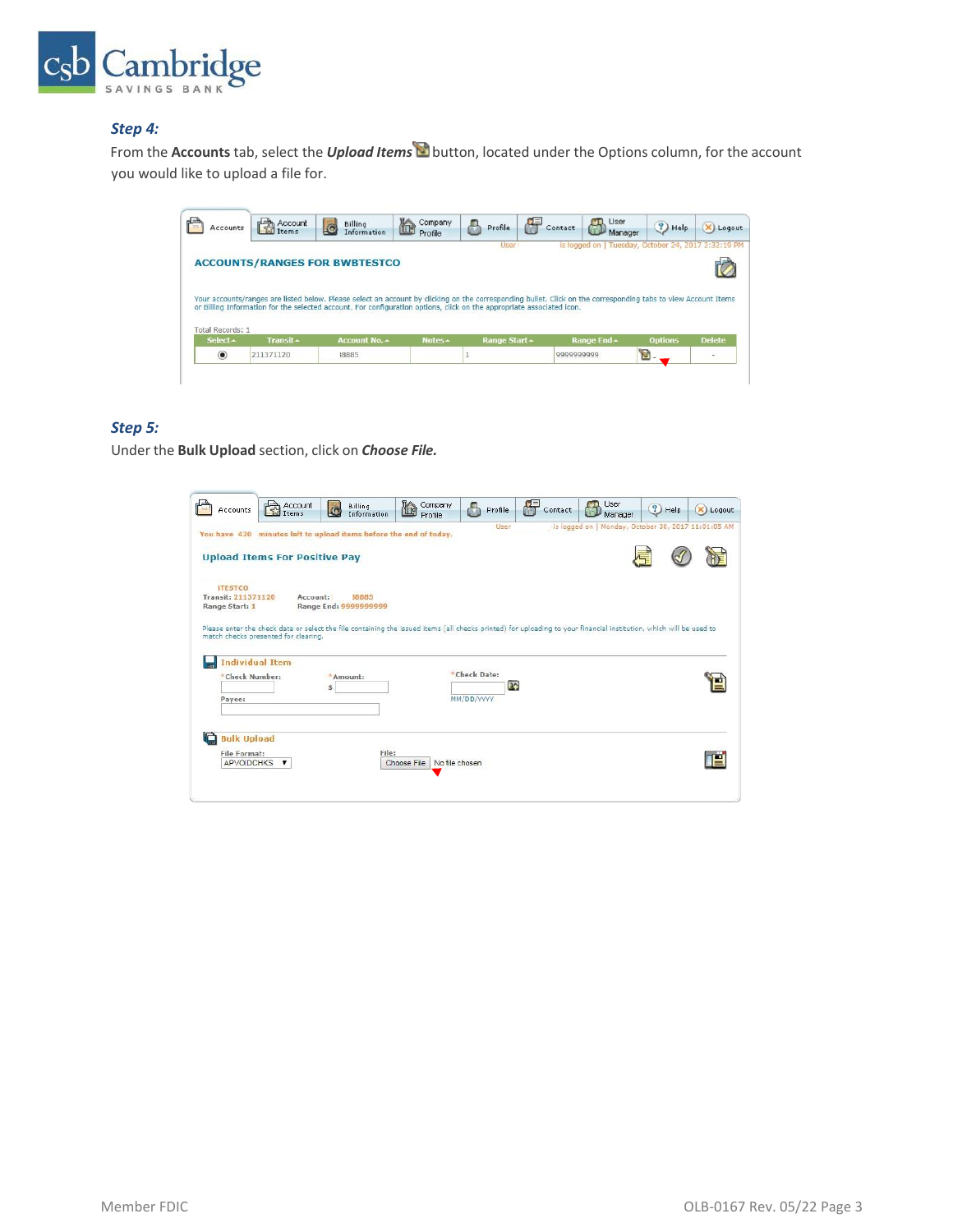

## *Step 6:*

Locate the file on your computer and click on the file to select it. Once selected, click *Open.*

| New folder<br>Organize v                                                                                                                        |                            |                    |                   |              |                                                     | E - | $\Box$ | 0          |
|-------------------------------------------------------------------------------------------------------------------------------------------------|----------------------------|--------------------|-------------------|--------------|-----------------------------------------------------|-----|--------|------------|
| <b>A</b> Favorites                                                                                                                              | Name                       | Date modified      | Type              | Size         |                                                     |     |        |            |
| Desktop<br>Downloads<br>Recent Places<br>d Libraries<br>Documents<br>Music<br>D.<br>Pictures<br><b>N</b> Videos<br><b>E</b> Computer<br>Retwork | ■ Test File 10-23          | 10/23/2017 2:59 PM | Microsoft Excel C |              | 2 K B                                               |     |        |            |
|                                                                                                                                                 | File name: Test File 10-23 |                    |                   | $\checkmark$ | All Files (*.*)<br>Open<br>$\vert \mathbf{v} \vert$ |     | Cancel | $\check{}$ |

# *Step 7:*

Click the *Upload Bulk Items* **E** button to continue.

| Accounts                                                     | Account<br>Items                     | Billing<br>Information                                             | Company<br>THE<br>Profile | A<br>Profile       | Contact | <b>User</b><br>Manager                                                                                                                                             | $?$ Help<br>X Logout                                |
|--------------------------------------------------------------|--------------------------------------|--------------------------------------------------------------------|---------------------------|--------------------|---------|--------------------------------------------------------------------------------------------------------------------------------------------------------------------|-----------------------------------------------------|
|                                                              |                                      | You have 192 minutes left to upload items before the end of today. |                           | User               |         |                                                                                                                                                                    | is logged on   Tuesday, October 24, 2017 2:51:58 PM |
|                                                              | <b>Upload Items For Positive Pay</b> |                                                                    |                           |                    |         |                                                                                                                                                                    |                                                     |
| <b>TESTCO</b><br><b>Transit: 211371120</b><br>Range Start: 1 | Account:                             | 8885<br>Range End: 9999999999                                      |                           |                    |         |                                                                                                                                                                    |                                                     |
|                                                              | match checks presented for clearing. |                                                                    |                           |                    |         | Please enter the check data or select the file containing the issued items (all checks printed) for uploading to your financial institution, which will be used to |                                                     |
| <b>Individual Item</b>                                       |                                      |                                                                    |                           |                    |         |                                                                                                                                                                    |                                                     |
| *Check Number:                                               |                                      | *Amount:<br>Ś.                                                     |                           | *Check Date:<br>34 |         |                                                                                                                                                                    |                                                     |
| Payee:                                                       |                                      |                                                                    |                           | MM/DD/YYYY         |         |                                                                                                                                                                    |                                                     |
|                                                              |                                      |                                                                    |                           |                    |         |                                                                                                                                                                    |                                                     |
| <b>Bulk Upload</b>                                           |                                      |                                                                    |                           |                    |         |                                                                                                                                                                    |                                                     |
| <b>File Format:</b>                                          | $\checkmark$                         | File:                                                              |                           |                    |         |                                                                                                                                                                    |                                                     |
| <b>APVOIDCHKS</b>                                            |                                      |                                                                    | C:\Users\tshumway\Desk    | Browse             |         |                                                                                                                                                                    |                                                     |
|                                                              |                                      |                                                                    |                           |                    |         |                                                                                                                                                                    |                                                     |